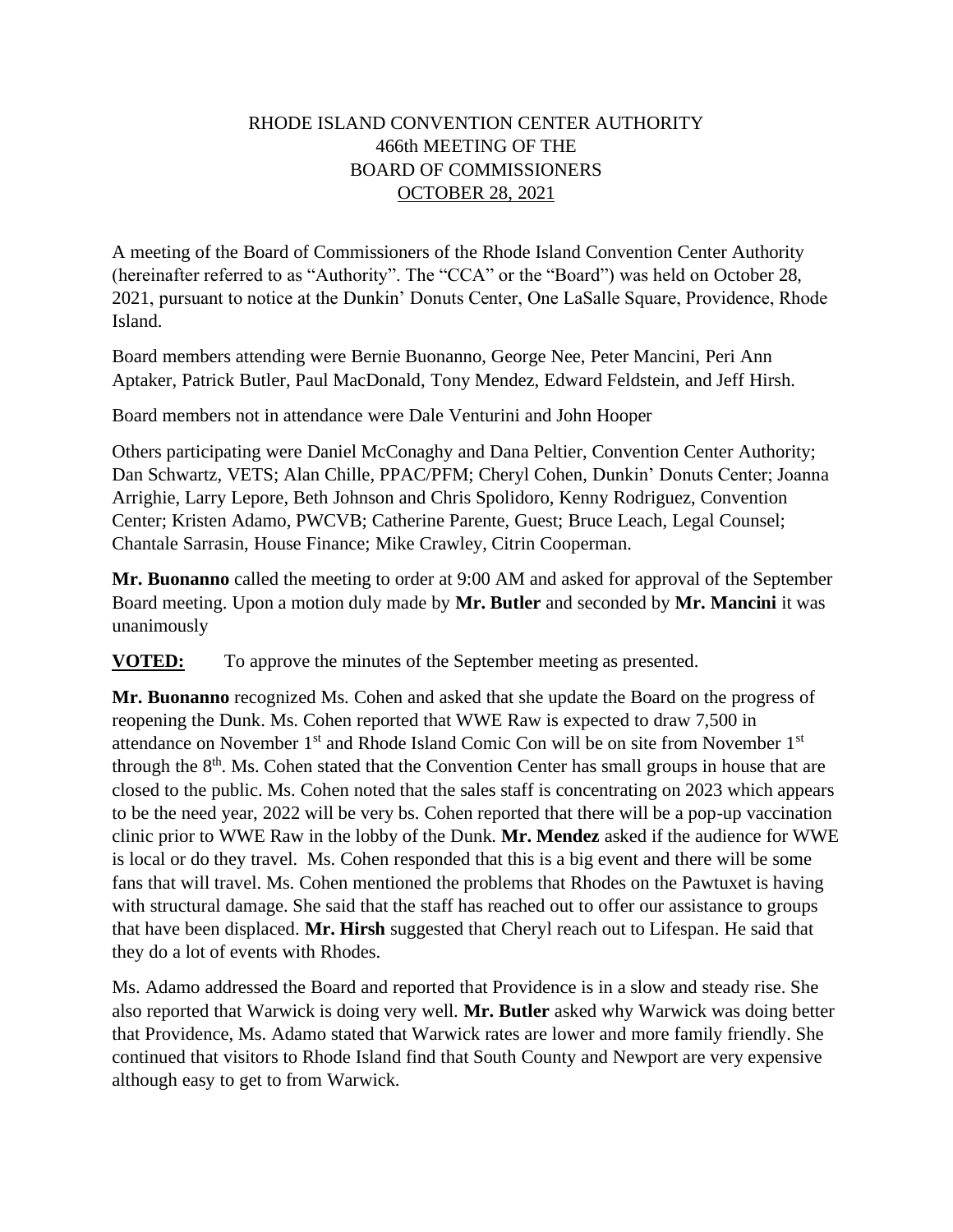Mr. McConaghy reported that a great effort has been put into revising the budget. He indicated the inclusion of the budget documents in the Board package presented. Mr. McConaghy noted that the 2022 revised is intertwined with the ARP request. Each facility was carefully looked at with the Authority as the umbrella. Mr. McConaghy stated that attendance numbers were adjusted down as well as parking revenue because businesses are not yet opening. Mr. Lepore commented that FY 2022 and FY 2023 include positions that have not been filed He said that we will address those positions when revenue increases. **Mr. Butler** said that we should report the losses per event. Ms. Adamo noted that the CVB is doing exactly that and reporting to the state. Mr. Lepore noted that the concert business is not rebounding at a rate that we anticipated. Mr. Lepore reported that the Clifford Street Garage is about ½ full. It was intended to pay its own debt service but will not make that goal this year.

**Mr. Buonanno** asked about the Dunkin' Donuts Center naming rights reduction. Mr. Lepore reminded him that we issued them a credit because we didn't have any events.

Mr. McConaghy stated that the VETS will be closed July, August and September for seat replacement.

Mr. McConaghy noted that the Budget Office has been extremely helpful in this process. He said that this request closely reflects the Governor's 2030 plan. Mr. McConaghy said that we will continue to work with the State. Mr. McConaghy stated that we will take our pitch on the road. **Mr. MacDonald** that we have a positive message. Mr. Lepore said that he feels better than he did a month ago.

**Mr. Buonanno** sought a motion to approve the submittal of the revised FY2022 and proposed FY 2023 budget to the Budget Office. Upon a motion duly made by **Mr. Nee** and seconded by **Mr. MacDonald** it was unanimously

VOTED: to approve the submittal of the revised FY2022 and proposed FY 2023 budget to the Budget Office.

Mr. Schwartz was asked to update the Board on the finances at the VETS. Schwartz stated that in August, Operating Income was (\$78,824) to budget and (\$18,421) to the prior year. Year to Date Operating Income was (\$155,250) to budget and (\$34,414) to the prior year. Mr. Schwartz noted that he received approval from the State Historic Commission for the seat repairs. **Mr. Butler**  asked if we have our own liquor license. Mr. Schwartz answered that we do.

Mr. Lepore noted that attendance drives everything. He said that we should see a steady slow climb out of this. Mr. Lepore reported that big concerts are not coming back quickly because tours are at the mercy of the local Covid restrictions and the concern that a venue will be closed and disrupt the schedule. Mr. Lepore stated that PC will do better when they play the Big East games. He also noted that game time makes a big difference in revenue. If the game is at 9:00 food & beverage revenue will be down. **Mr. Mendez** asked why PC would not change the game time. Mr. Lepore said that the schedule is set by the Big East and is TV driven.